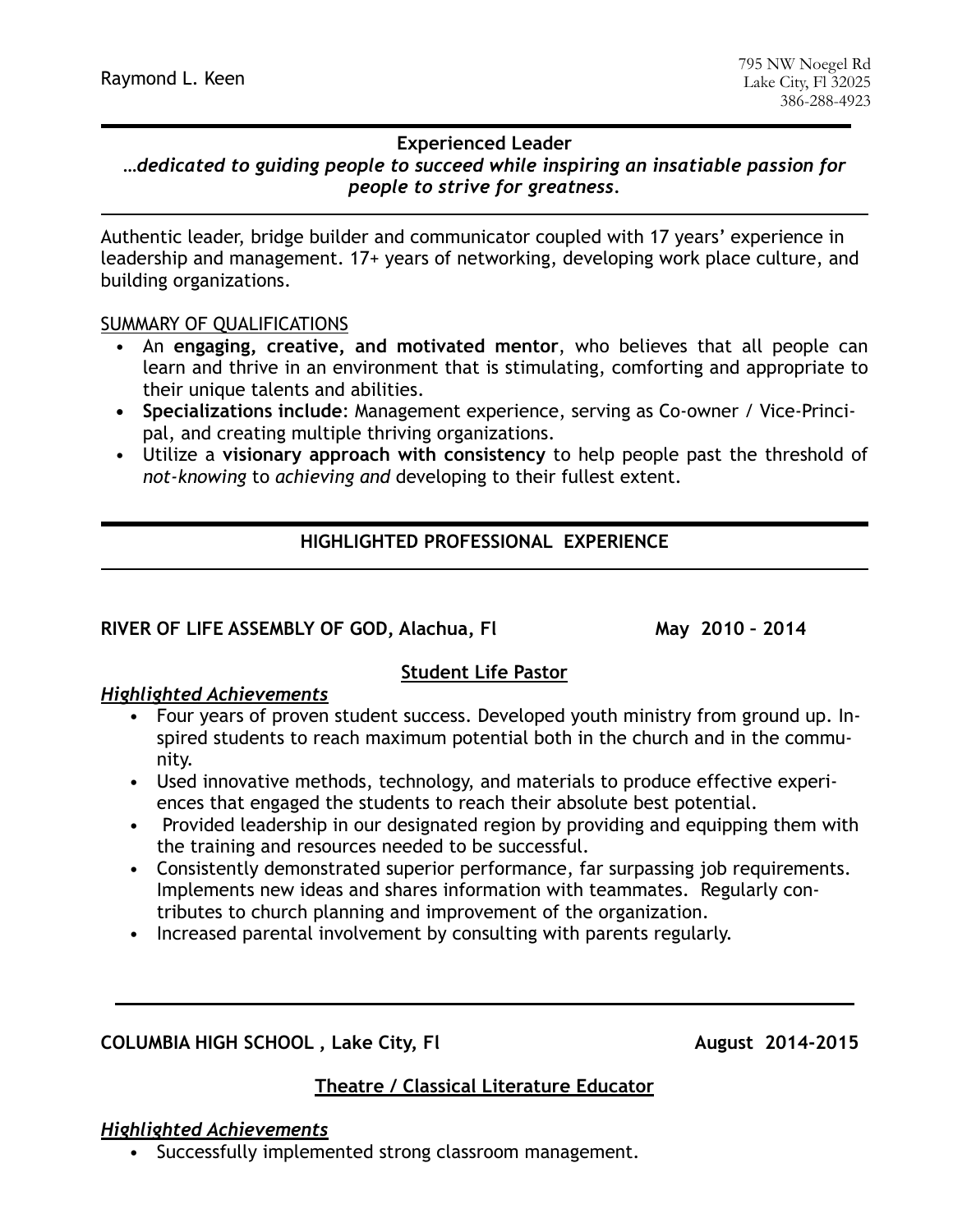- Led and directed two successful theatrical presentations.
- Increased the Drama program in both revenue and in participation.
- Grew to the largest number of students involved in more than 5 years. The 2015-2016 academic school year saw a substantial increase in the number of students join the Theatre program.

**Connect Church, Lake City, Fl** May 2015-2021

# **Lead Pastor / Founding Pastor**

## *Highlighted Achievements*

- **• Successfully planted Connect Church**
- **• Within 5 years purchased property and established a permanent location including a 5,000 square foot expansion project.**
- **• Created and developed a leadership team to transition the work over too.**
- **• Pioneered multiple locations and sent young leaders off to establish new works**
- **• Responsible for creating digital footprint and marketing in community.**

**2009 - Current**

**Hart 2 Hart Academy, Lake City, Fl** 

# **Co-Owner / Executive Administration**

# *Highlighted Achievements*

- *Assisted in transitioning from an Early Learning Center to a K-12th*
- *Assisted in establishing a national accreditation status.*
- *Developed high school athletics and created funding for the program.*
- *Established a digital footprint and created a solid online presence for the school.*
- *Assisted in growth from initial intake of 30 175 students in less than 3 years.*
- *Assisted in all phases of construction / expansion project.*

# **EDUCATION**

**Bachelor of English Literature,** University of Phoenix - 2013

# **Committees / Boards Served On:**

**Salvation Army ( President) Help bring to Columbia County Peninsula Florida Secretary for Section 3 South Eastern Christian Conference (President) Hart 2 Hart Academy School Board District Youth Representative Peninsula Florida District of the Assembly of God Alligator Community Theatre**